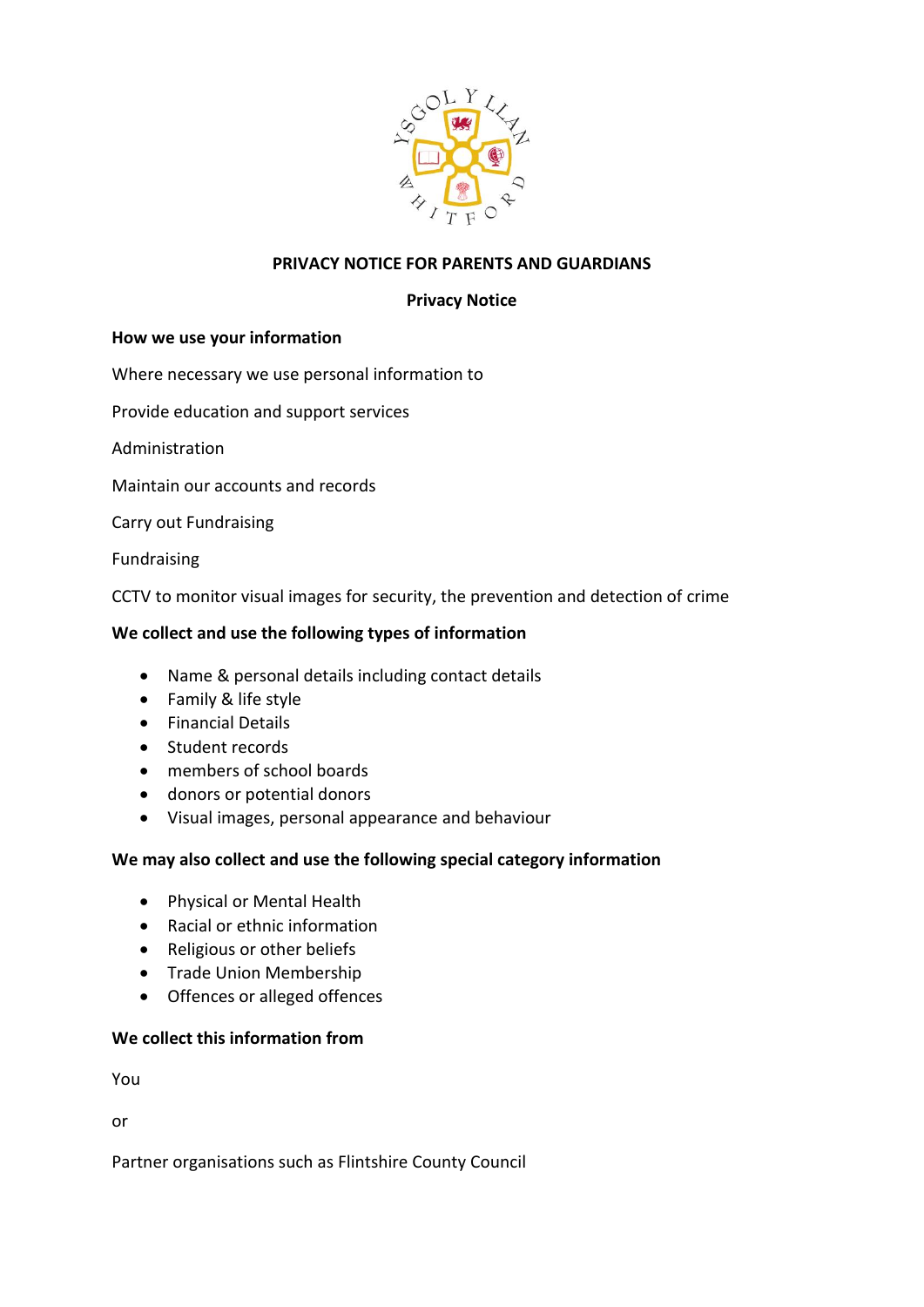# **Where necessary or required we may share information with (only the minimum personal information will be shared)**

- Education training and examining bodies
- School staff and the Governing Body
- Family, Carers and associates
- Healthcare professionals
- Social and Welfare Bodies
- Local Authorities
- Welsh Government
- Police Forces
- Courts
- Business Associates
- Financial Organisation
- Security Organisations
- Press and Media

# **Transfers**

Information is not transferred out of the Country however some information may be stored on Cloud Servers based in the EEA

### T**he Lawful Basis for collecting information**

Information is collected on the basis we have a legal obligation to provide education service (Article 6(1) (b) General Data Protection Regulation

The task we carry out is a Public task in the Public Interest

Article 6(1) (e,)

Fundraising Activities are carried out

With your consent

Article 6(1) (a)

Or where we have a legitimate interest

Article 6(1) (f)

### **We apply the following principles where we use personal information**

(a) Processed lawfully, fairly and in a transparent manner

(b) Collected for specified, explicit and legitimate purposes ('purpose limitation');

(c) Adequate, relevant and limited to what is necessary

(d) Accurate and, where necessary, kept up to date;

(e) Kept in a form which permits identification of data subjects for no longer than is necessary

(f) Processed in a manner that ensures appropriate security of the personal data,